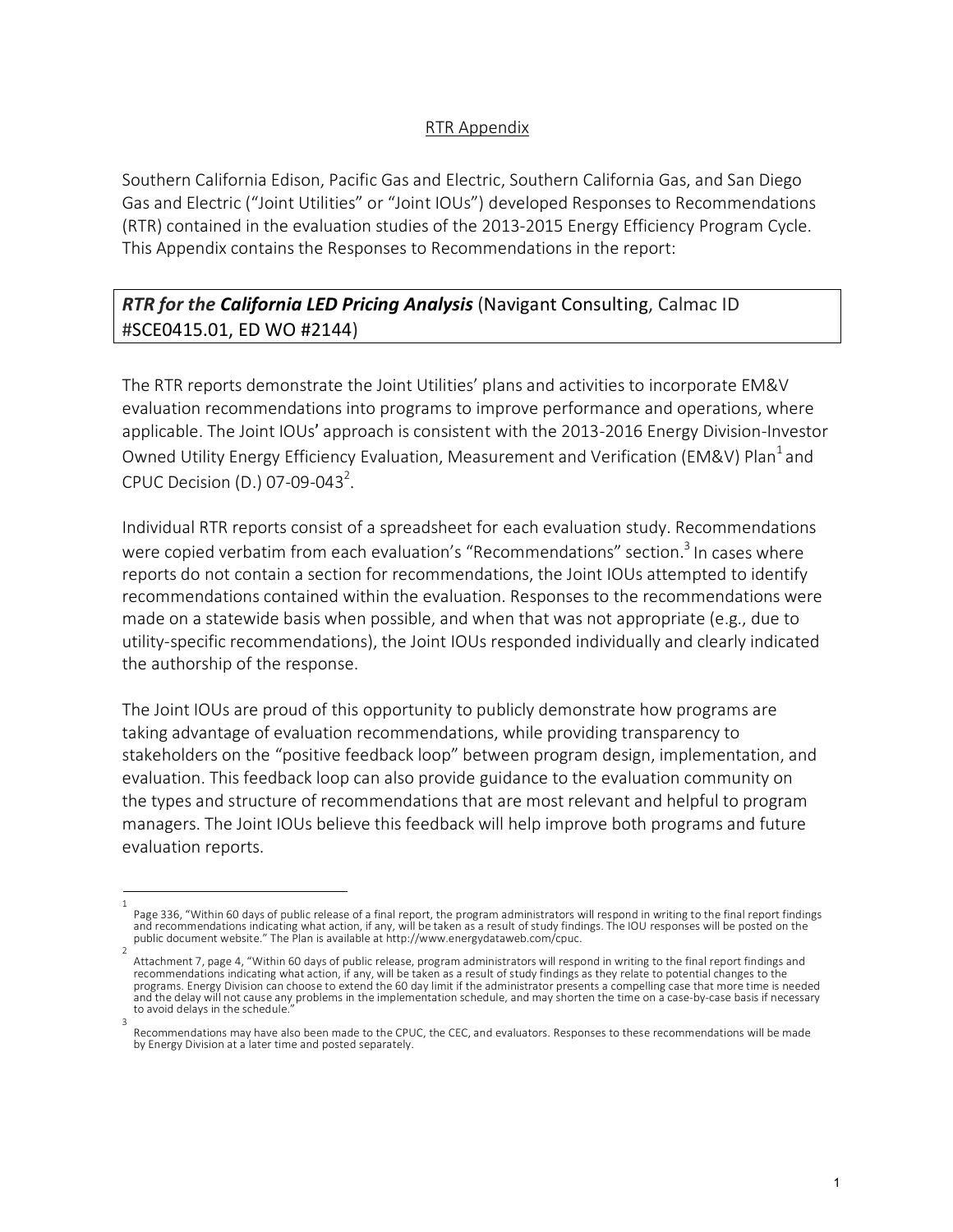## **Response to Recommendations (RTR) in Impact, Process, and Market Assessment Studies**

**Study Title:** California LED Pricing Analysis

**Program:** LED

**Author:** Navigant Consulting

**Calmac ID:** SCE0415.01

**ED WO:** 2144

**Link to Report:** http://calmac.org/publications/LED\_Pricing\_Analysis\_Report\_-\_Revised\_1.19.2018\_Final.pdf

|                |        |                                                                                                                                                                                                                                                                                                                                                                                                                                                              | <b>PG&amp;E</b> (if applicable)                                                                                                                                                                                                                                                                                                                                                                                                                                |                                                                           | <b>SCE</b> (if applicable)                                |                                                                                                                                                                                                                                                                                                                                                                                                                                                                                                                                                                                                               | <b>SDG&amp;E (if applicable)</b>                       |                                                                                                                                                                                                                                                                                                                                                                 |                                                        |                                                                                                                                                                                                                         |
|----------------|--------|--------------------------------------------------------------------------------------------------------------------------------------------------------------------------------------------------------------------------------------------------------------------------------------------------------------------------------------------------------------------------------------------------------------------------------------------------------------|----------------------------------------------------------------------------------------------------------------------------------------------------------------------------------------------------------------------------------------------------------------------------------------------------------------------------------------------------------------------------------------------------------------------------------------------------------------|---------------------------------------------------------------------------|-----------------------------------------------------------|---------------------------------------------------------------------------------------------------------------------------------------------------------------------------------------------------------------------------------------------------------------------------------------------------------------------------------------------------------------------------------------------------------------------------------------------------------------------------------------------------------------------------------------------------------------------------------------------------------------|--------------------------------------------------------|-----------------------------------------------------------------------------------------------------------------------------------------------------------------------------------------------------------------------------------------------------------------------------------------------------------------------------------------------------------------|--------------------------------------------------------|-------------------------------------------------------------------------------------------------------------------------------------------------------------------------------------------------------------------------|
| Item #         | Page # | <b>Findings</b>                                                                                                                                                                                                                                                                                                                                                                                                                                              | <b>Best Practice /</b><br><b>Recommendations</b><br>(Verbatim from<br><b>Final Report)</b>                                                                                                                                                                                                                                                                                                                                                                     | Recommendation<br><b>Recipient</b>                                        | <b>Disposition</b>                                        | <b>Disposition Notes</b>                                                                                                                                                                                                                                                                                                                                                                                                                                                                                                                                                                                      | <b>Disposition</b>                                     | <b>Disposition Notes</b>                                                                                                                                                                                                                                                                                                                                        | <b>Disposition</b>                                     | <b>Disposition Notes</b>                                                                                                                                                                                                |
| 1              | 54     | There was no statistically<br>significant difference in prices                                                                                                                                                                                                                                                                                                                                                                                               | IOUs should monitor if DLC<br>continues to minimally influ-                                                                                                                                                                                                                                                                                                                                                                                                    | If incorrect,<br>please<br>indicate and<br>redirect in notes.<br>All IOUs | Choose:<br>Accepted,<br>Rejected, or<br>Other<br>Accepted | Examples:<br>Describe specific program change, give<br>reason for rejection, or indicate that it's<br>under further review.<br>All products must be DLC listed to qualify<br>for rebates, therefore programs are al-                                                                                                                                                                                                                                                                                                                                                                                          | Choose:<br>Accepted,<br>Rejected, or<br>Other<br>Other | Examples:<br>Describe specific program change, give<br>reason for rejection, or indicate that it's<br>under further review.<br>All products must be DLC listed to be eligi-<br>ble for incentives. Will be difficult to track                                                                                                                                   | Choose:<br>Accepted,<br>Rejected, or<br>Other<br>Other | Examples:<br>Describe specific program change, give<br>reason for rejection, or indicate that it's<br>under further review.<br>SDG&E is in alignment with SCE. All rebat-<br>ed products must be DLC listed, and due to |
|                |        | of LED products that are DLC<br>qualified and those that are<br>not but meet the same tech-<br>nical requirements for lumen<br>output and efficacy.                                                                                                                                                                                                                                                                                                          | ence LED price as both LED<br>products and DLC Technical<br>Requirements are updated.<br>This is a particularly important<br>step in maintaining the under-<br>lying inputs into the current<br>LED price projections for 2017<br>to 2022.                                                                                                                                                                                                                     |                                                                           |                                                           | ready tracking DLC qualified product pric-<br>es. PG&E will engage with distributors in<br>its territory to collect pricing information<br>on non DLC qualified products with similar<br>technical specs.                                                                                                                                                                                                                                                                                                                                                                                                     |                                                        | prices for non DLC listed products as SCE<br>does not collect this information.                                                                                                                                                                                                                                                                                 |                                                        | the increased LED product availability,<br>tracking all non-DLC listed product pricing<br>is not possible.                                                                                                              |
| $\overline{2}$ | 54     | The prices of DLC and ENERGY<br>STAR qualified priority LED<br>products are expected to<br>continue to decline. Indoor<br>priority LED products are ex-<br>pected to decline 41% from<br>2017 to 2022. Outdoor priori-<br>ty LED product prices are<br>expected to decline 35% from<br>2017 to 2022.                                                                                                                                                         | IOUs should continue to mon-<br>itor LED product prices annu-<br>ally. The current projected<br>LED prices from 2017 to 2022<br>will need to be updated to<br>account for changes to the<br>market, as well as any techno-<br>logical or significant qualifica-<br>tion changes from DLC and<br><b>ENERGY STAR.</b>                                                                                                                                            | All IOUs                                                                  | Accepted                                                  | PG&E actively engages upstream & mid-<br>stream market participants to help update<br>work paper pricing, and reviews current<br>market pricing when determining eligible<br>rebate levels.                                                                                                                                                                                                                                                                                                                                                                                                                   | Accepted                                               | SCE actively reviews market prices and<br>adjusts incentives accordingly. Also, SCE<br>utilizes data collected from market partici-<br>pants to help update work paper pricing.                                                                                                                                                                                 | Accepted                                               | SDG&E actively engages upstream market<br>participants to help update work paper<br>pricing, and reviews current market pricing<br>when determining eligible rebate levels.                                             |
| $\overline{3}$ | 54     | The analysis results indicate<br>that there is no correlation<br>between the typical customer<br>purchase price of an LED lu-<br>minaire and the rated efficacy<br>of the product. While efficacy<br>may play a role in the manu-<br>facturing cost of the LED sys-<br>tem, this is not necessarily<br>translated to the prices paid<br>by the customer. Lumen out-<br>put and product manufacturer<br>were found to be the most<br>common price determining | IOUs should carefully consider<br>changes to the current struc-<br>ture of incentive programs.<br>Since the Study results show<br>that price and efficacy are not<br>correlated, this indicates that<br>the price of a low and high<br>efficacy LED product could<br>very well be the same. To<br>control for the possible "up-<br>sell" to a higher lumen output<br>LED product, it may be useful<br>to tier rebate measures by<br>lumen output and efficacy. | All IOUs                                                                  | Accepted                                                  | PG&E agrees to carefully consider the<br>impacts of price and efficacy not being<br>correlated in its incentive structure. Most<br>current rebates are provided based on<br>increasing wattage/lumen output with the<br>exception of LED troffers which are in-<br>cented based on efficacy and lumen out-<br>put (as suggested by the recommendation)<br>with a rebate cap at 4.5 kilolumens. This<br>cap helps control for "up-selling" to higher<br>lumen products.<br>Even though price and efficacy are not<br>correlated, it is still important to incent<br>products with higher energy savings as the | Accepted                                               | The LED troffer and kit work paper incen-<br>tivizes fixtures on an efficacy and kilolu-<br>men basis. This makes it more complex to<br>calculate the incentive but does provide a<br>higher incentive for more efficacious fix-<br>tures. The Midstream Point of Purchase<br>(MPOP) program caps the max incentive<br>for troffers and kits at 4.5 kilolumens. | Accepted                                               | SDG&E incentives and max rebates are in<br>alignment with SCE.                                                                                                                                                          |